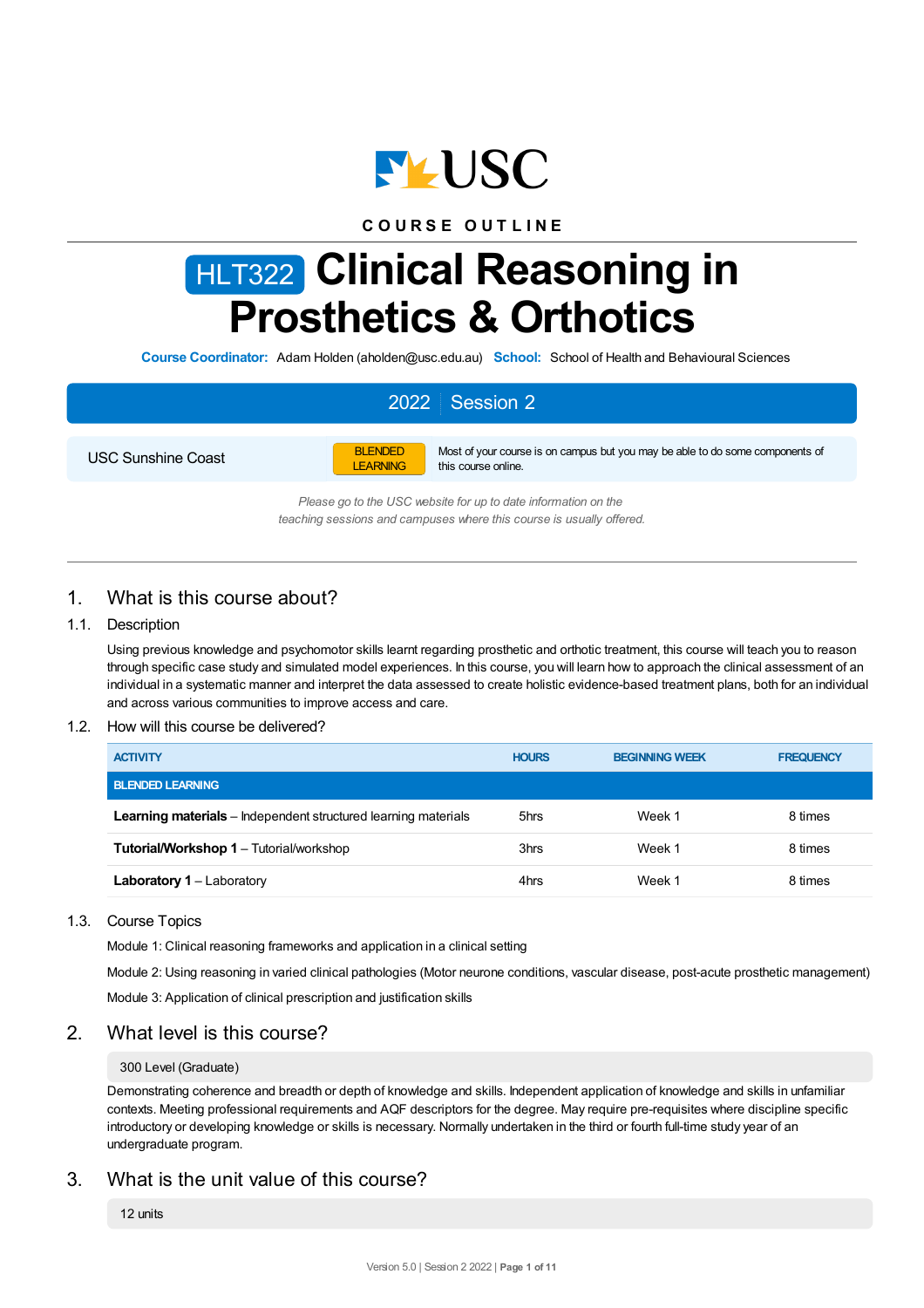# 4. How does this course contribute to my learning?

| <b>COURSE LEARNING OUTCOMES</b>                                                                                                                       | <b>GRADUATE QUALITIES MAPPING</b>                                      | PROFESSIONAL STANDARD MAPPING                                                                                                                                                                                                                                                                                                                                                                                                                                                                                                                                                                                                                                                                                                                                                                                                                                                                                                                                                                                                                                                                                                                                                                                                                                                    |
|-------------------------------------------------------------------------------------------------------------------------------------------------------|------------------------------------------------------------------------|----------------------------------------------------------------------------------------------------------------------------------------------------------------------------------------------------------------------------------------------------------------------------------------------------------------------------------------------------------------------------------------------------------------------------------------------------------------------------------------------------------------------------------------------------------------------------------------------------------------------------------------------------------------------------------------------------------------------------------------------------------------------------------------------------------------------------------------------------------------------------------------------------------------------------------------------------------------------------------------------------------------------------------------------------------------------------------------------------------------------------------------------------------------------------------------------------------------------------------------------------------------------------------|
| On successful completion of this course, you<br>should be able to                                                                                     | Completing these tasks successfully will<br>contribute to you becoming | The Australian Orthotic Prosthetic<br>Association                                                                                                                                                                                                                                                                                                                                                                                                                                                                                                                                                                                                                                                                                                                                                                                                                                                                                                                                                                                                                                                                                                                                                                                                                                |
| Critically evaluate the validity and<br>$\vert$ 1 $\vert$<br>importance of client information and<br>outcomes to improve clinical decision<br>making. | Creative and critical thinker                                          | 1.1.2 - Ensures the client is the focus of<br>the care pathway<br>1.1.5 - Listens effectively to the client<br>and/or carer<br>1.1.6 - Encourages the client and/or carer<br>to participate and provide feedback<br>2.1.1 - Identifies subjective and objective<br>information to enable development of an<br>appropriate orthotic/prosthetic care plan<br>2.2.1 - Accesses and utilises evidence to<br>guide clinical decisions<br>2.3.2 - Considers the information<br>obtained, the client and/or carer's goals<br>and evidence when formulating treatment<br>options<br>2.3.3 - Discusses treatment options with<br>the client and/or carer to support client<br>centred care and informed choice<br>2.3.5 - Identifies clients who require<br>collaborative care and liaises with the<br>health professional team to ensure<br>integrates care planning<br>2.3.8 - Selects appropriate outcome<br>measures<br>2.5.2 - Maintains legible, concise and<br>accurate documentation using<br>contemporary methods<br>6.2.1 - Assesses and critically analyses<br>sources of evidence<br>6.2.2 - Demonstrates a systematic<br>approach to analysis and decision making<br>6.2.3 - Integrates evidence and new<br>learning into practice to improve health<br>outcomes for clients |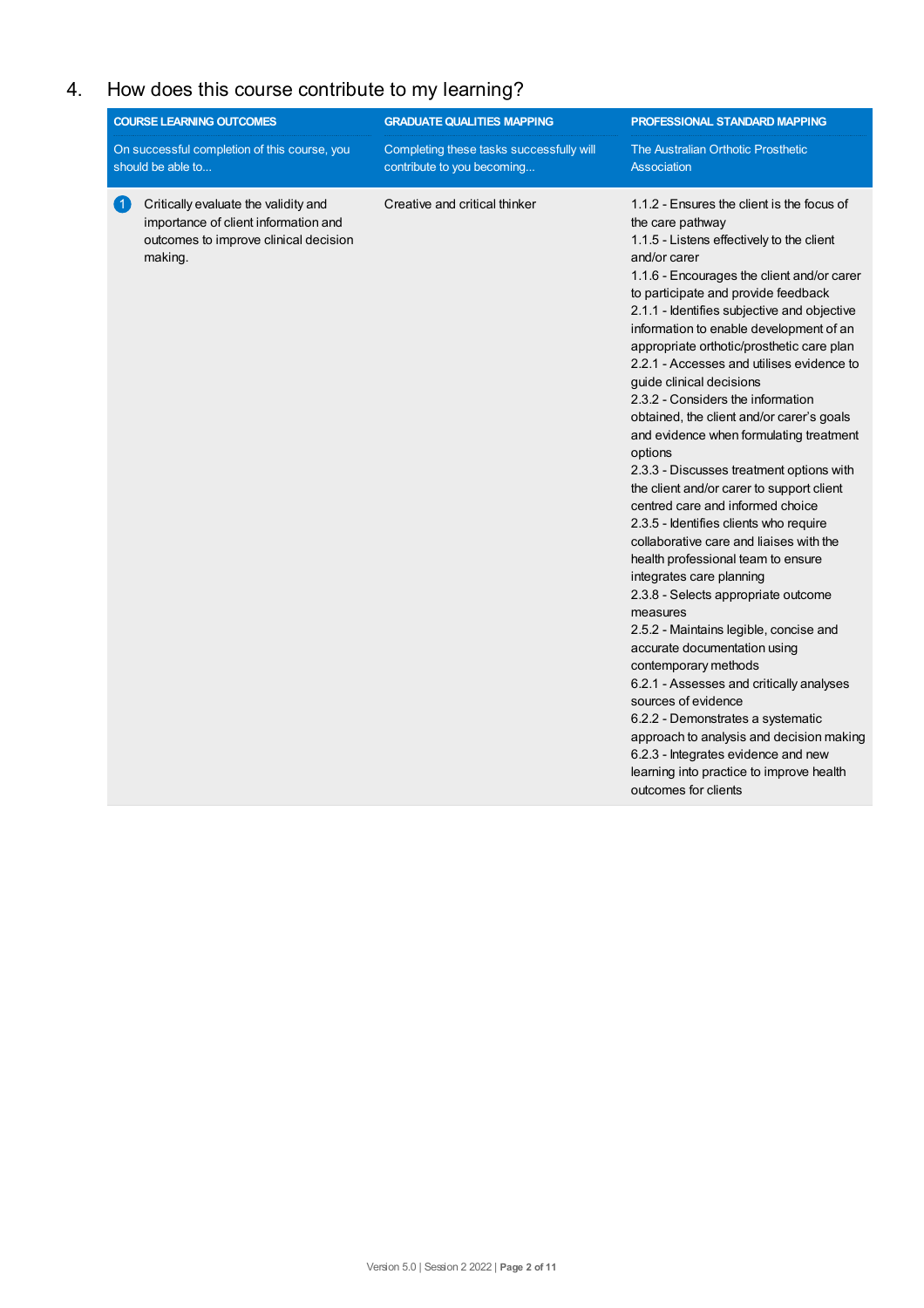| <b>COURSE LEARNING OUTCOMES</b><br><b>GRADUATE QUALITIES MAPPING</b>                                                                      |                                                                        | PROFESSIONAL STANDARD MAPPING                                                                                                                                                                                                                                                                                                                                                                                                                                                                                                                                                                                                                                                                                                                                                                                                                                                                                                                                                                                                                                                                                                                                                                                                                                                                                                                                                                                                                                                                                                                                                                                                                                                                                                                                                                                                                                                                            |
|-------------------------------------------------------------------------------------------------------------------------------------------|------------------------------------------------------------------------|----------------------------------------------------------------------------------------------------------------------------------------------------------------------------------------------------------------------------------------------------------------------------------------------------------------------------------------------------------------------------------------------------------------------------------------------------------------------------------------------------------------------------------------------------------------------------------------------------------------------------------------------------------------------------------------------------------------------------------------------------------------------------------------------------------------------------------------------------------------------------------------------------------------------------------------------------------------------------------------------------------------------------------------------------------------------------------------------------------------------------------------------------------------------------------------------------------------------------------------------------------------------------------------------------------------------------------------------------------------------------------------------------------------------------------------------------------------------------------------------------------------------------------------------------------------------------------------------------------------------------------------------------------------------------------------------------------------------------------------------------------------------------------------------------------------------------------------------------------------------------------------------------------|
| On successful completion of this course, you<br>should be able to                                                                         | Completing these tasks successfully will<br>contribute to you becoming | The Australian Orthotic Prosthetic<br>Association                                                                                                                                                                                                                                                                                                                                                                                                                                                                                                                                                                                                                                                                                                                                                                                                                                                                                                                                                                                                                                                                                                                                                                                                                                                                                                                                                                                                                                                                                                                                                                                                                                                                                                                                                                                                                                                        |
| $\left( 2\right)$<br>Propose and justify an evidence-based<br>prosthetic and/or orthotic care plan that<br>addresses client-centred goals | Creative and critical thinker                                          | 1.1.2 - Ensures the client is the focus of<br>the care pathway<br>1.3.1 - Provides clinical justification for<br>prescribed orthotic/prosthetic client<br>treatment<br>1.3.2 - Provides relevant information in<br>order to facilitate client access to care<br>2.1.1 - Identifies subjective and objective<br>information to enable development of an<br>appropriate orthotic/prosthetic care plan<br>2.2.1 - Accesses and utilises evidence to<br>guide clinical decisions<br>2.3.2 - Considers the information<br>obtained, the client and/or carer's goals<br>and evidence when formulating treatment<br>options<br>2.3.6 - Determines and justifies the design<br>details of the orthosis/prosthesis<br>prescription<br>2.3.7 - Includes client, carer and/or health<br>professional team education and follow-up<br>when planning treatment<br>2.3.8 - Selects appropriate outcome<br>measures<br>2.4.3 - Reviews the client at appropriate<br>intervals to evaluate fit, function, quality<br>and safety of the orthosis/prosthesis<br>2.4.4 - Evaluates and monitors treatment<br>outcomes using patient feedback and/or<br>outcome measures<br>2.5.1 - Adheres to legislative and<br>organisational requirements for all<br>documentation<br>2.5.2 - Maintains legible, concise and<br>accurate documentation using<br>contemporary methods<br>4.2.3 - Prescribes and designs<br>orthosis/prosthesis to achieve optimal<br>outcomes within the approved budget for<br>client treatment<br>5.2.1 - Recognises the responsibility to do<br>no harm<br>5.2.2 - Complies with relevant laws,<br>regulations, policies and guidelines<br>6.2.1 - Assesses and critically analyses<br>sources of evidence<br>6.2.2 - Demonstrates a systematic<br>approach to analysis and decision making<br>6.2.3 - Integrates evidence and new<br>learning into practice to improve health<br>outcomes for clients |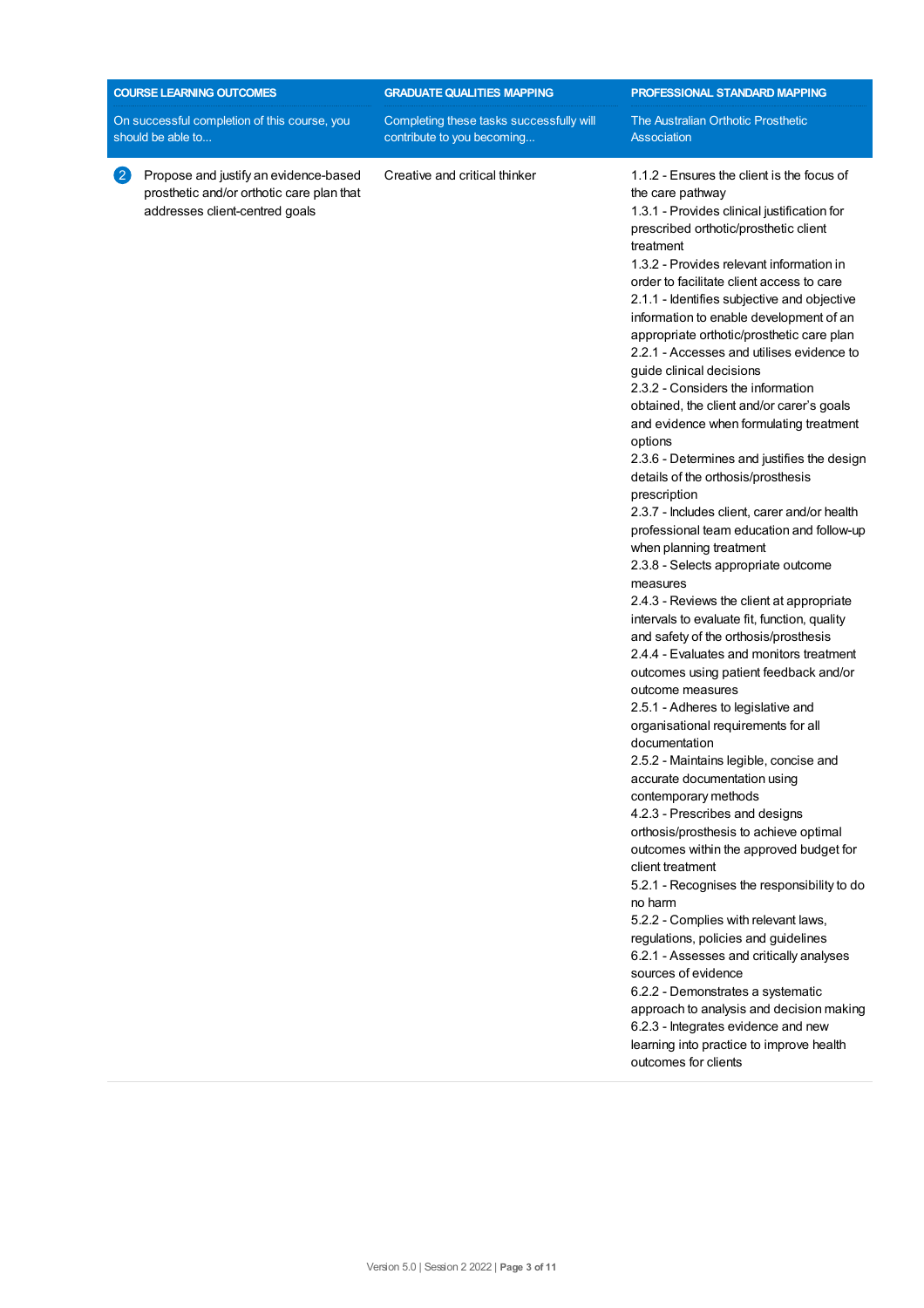| <b>COURSE LEARNING OUTCOMES</b>                                                                                                                                | <b>GRADUATE QUALITIES MAPPING</b><br>PROFESSIONAL STANDARD MAPPING     |                                                                                                                                                                                                                                                                                                                                                                                                                                                                                                                                                                                                                                                                                                                                                                                                                                                                                                                                                                                                                                                                                                                                                                                                                                                                                                                                                                                                                                                                                                                                                                                                                                                                                                                                                                                                                                                                                                                                                                                                                                                                                                                                                                                                                                             |
|----------------------------------------------------------------------------------------------------------------------------------------------------------------|------------------------------------------------------------------------|---------------------------------------------------------------------------------------------------------------------------------------------------------------------------------------------------------------------------------------------------------------------------------------------------------------------------------------------------------------------------------------------------------------------------------------------------------------------------------------------------------------------------------------------------------------------------------------------------------------------------------------------------------------------------------------------------------------------------------------------------------------------------------------------------------------------------------------------------------------------------------------------------------------------------------------------------------------------------------------------------------------------------------------------------------------------------------------------------------------------------------------------------------------------------------------------------------------------------------------------------------------------------------------------------------------------------------------------------------------------------------------------------------------------------------------------------------------------------------------------------------------------------------------------------------------------------------------------------------------------------------------------------------------------------------------------------------------------------------------------------------------------------------------------------------------------------------------------------------------------------------------------------------------------------------------------------------------------------------------------------------------------------------------------------------------------------------------------------------------------------------------------------------------------------------------------------------------------------------------------|
| On successful completion of this course, you<br>should be able to                                                                                              | Completing these tasks successfully will<br>contribute to you becoming | The Australian Orthotic Prosthetic<br>Association                                                                                                                                                                                                                                                                                                                                                                                                                                                                                                                                                                                                                                                                                                                                                                                                                                                                                                                                                                                                                                                                                                                                                                                                                                                                                                                                                                                                                                                                                                                                                                                                                                                                                                                                                                                                                                                                                                                                                                                                                                                                                                                                                                                           |
| $\left(3\right)$<br>Demonstrate professional (effective and<br>safe) assessment, critical thinking and<br>psychomotor skills in simulated clinical<br>settings | Empowered                                                              | 1.1.1 - Ensures all interactions with the<br>client and/or carer demonstrate respect,<br>honesty, empathy and dignity and are<br>conducted in a culturally appropriate<br>manner<br>1.1.2 - Ensures the client is the focus of<br>the care pathway<br>1.1.3 - Ensures the client and/or carer is<br>aware of their rights and responsibilities<br>1.1.4 - Obtains informed consent from the<br>client and/or carer prior to the provision of<br>care<br>1.1.5 - Listens effectively to the client<br>and/or carer<br>1.1.6 - Encourages the client and/or carer<br>to participate and provide feedback<br>1.1.7 - Provides prompt, accurate and<br>comprehensive information in clear terms<br>to enable the client and/or carer to male<br>am informed decision<br>1.1.8 - Uses all available resources to<br>enhance communication<br>2.1.1 - Identifies subjective and objective<br>information to enable development of an<br>appropriate orthotic/prosthetic care plan<br>2.1.2 - Selects assessment techniques,<br>outcome measures and other<br>tools/instruments based on evidence,<br>which are relevant to the client's<br>presentation<br>2.1.3 - Performs assessment<br>professionally, safely and effectively<br>2.4.1 - Considers all relevant<br>characteristics of the client during<br>orthosis/prosthesis fitting and review<br>processes<br>2.4.2 - Uses appropriate techniques to<br>ensure optimal fit and function of the<br>orthosis/prosthesis<br>2.4.4 - Evaluates and monitors treatment<br>outcomes using patient feedback and/or<br>outcome measures<br>3.1.1 - Utilises appropriate casting,<br>measuring and/or cast modification<br>techniques to facilitate fabrication<br>4.1.1 - Facilitates appropriate completion<br>of treatment<br>5.2.1 - Recognises the responsibility to do<br>no harm<br>5.2.3 - Abides by applicable codes of<br>ethics and conduct<br>5.2.4 - Recognises and responds<br>appropriately if client is at risk<br>5.3.1 - Works within professional scope of<br>practice, consent of client and/or carer<br>and authority of employer<br>5.3.2 - Seeks assistance or refers on<br>when beyond own level of competence<br>6.2.5 - Critically and continuously<br>evaluates practice |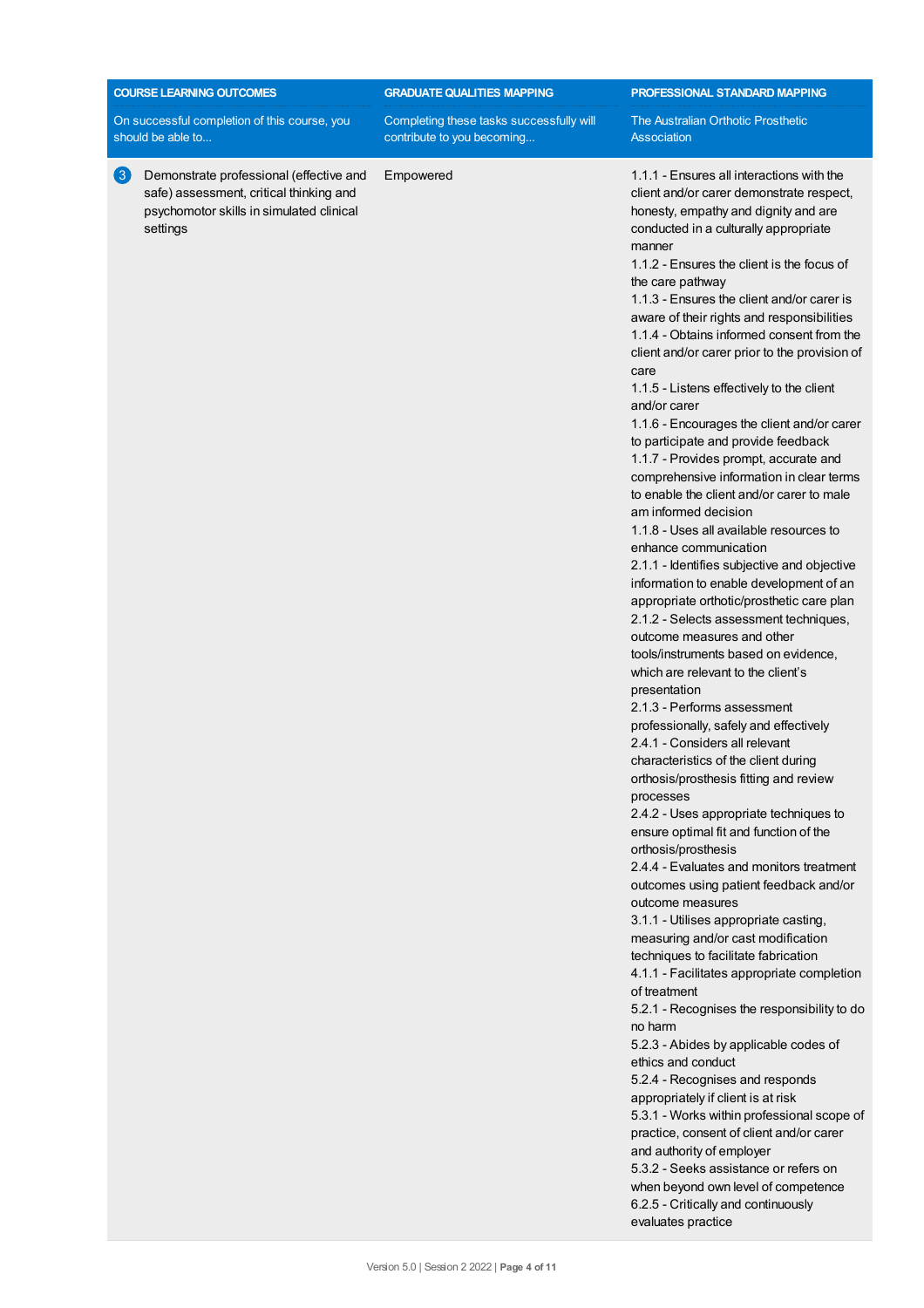|                                                                   | <b>COURSE LEARNING OUTCOMES</b>                                                                                                                                     | <b>GRADUATE QUALITIES MAPPING</b>                                      | PROFESSIONAL STANDARD MAPPING                                                                                                                                                                                                                                                                                                                                                                                                                                                                                     |
|-------------------------------------------------------------------|---------------------------------------------------------------------------------------------------------------------------------------------------------------------|------------------------------------------------------------------------|-------------------------------------------------------------------------------------------------------------------------------------------------------------------------------------------------------------------------------------------------------------------------------------------------------------------------------------------------------------------------------------------------------------------------------------------------------------------------------------------------------------------|
| On successful completion of this course, you<br>should be able to |                                                                                                                                                                     | Completing these tasks successfully will<br>contribute to you becoming | The Australian Orthotic Prosthetic<br>Association                                                                                                                                                                                                                                                                                                                                                                                                                                                                 |
| 4                                                                 | Communicate effectively using oral<br>and/or written forms with the intended<br>audience (client, peer, external bodies)<br>to facilitate informed decision making. | Empowered                                                              | 1.1.1 - Ensures all interactions with the<br>client and/or carer demonstrate respect,<br>honesty, empathy and dignity and are<br>conducted in a culturally appropriate<br>manner<br>1.1.2 - Ensures the client is the focus of<br>the care pathway<br>1.1.3 - Ensures the client and/or carer is<br>aware of their rights and responsibilities<br>1.1.4 - Obtains informed consent from the<br>client and/or carer prior to the provision of<br>care<br>1.1.5 - Listens effectively to the client<br>and/or carer |

1.1.6 - Encourages the client and/or carer to participate and provide feedback 1.1.7 - Provides prompt, accurate and comprehensive information in clear terms to enable the client and/or carer to male am informed decision

1.1.8 - Uses all available resources to enhance communication

1.3.1 - Provides clinical justification for prescribed orthotic/prosthetic client treatment

1.3.2 - Provides relevant information in order to facilitate client access to care 2.3.1 - Facilitates client and/or carer to establish personal goals

2.3.3 - Discusses treatment options with the client and/or carer to support client centred care and informed choice 2.3.4 - Discusses short and long term

treatment goals with the client and/or carer 2.3.7 - Includes client, carer and/or health

professional team education and follow-up when planning treatment

2.4.6 - Discusses progress toward goals with the client and/or carer

4.2.2 - Prepares and/or coordinates submission of client funding

documentation as required

6.1.2 - Shares skills and knowledge with health professional colleagues and students

6.1.4 - Seeks out leaders within the profession for advice and mentoring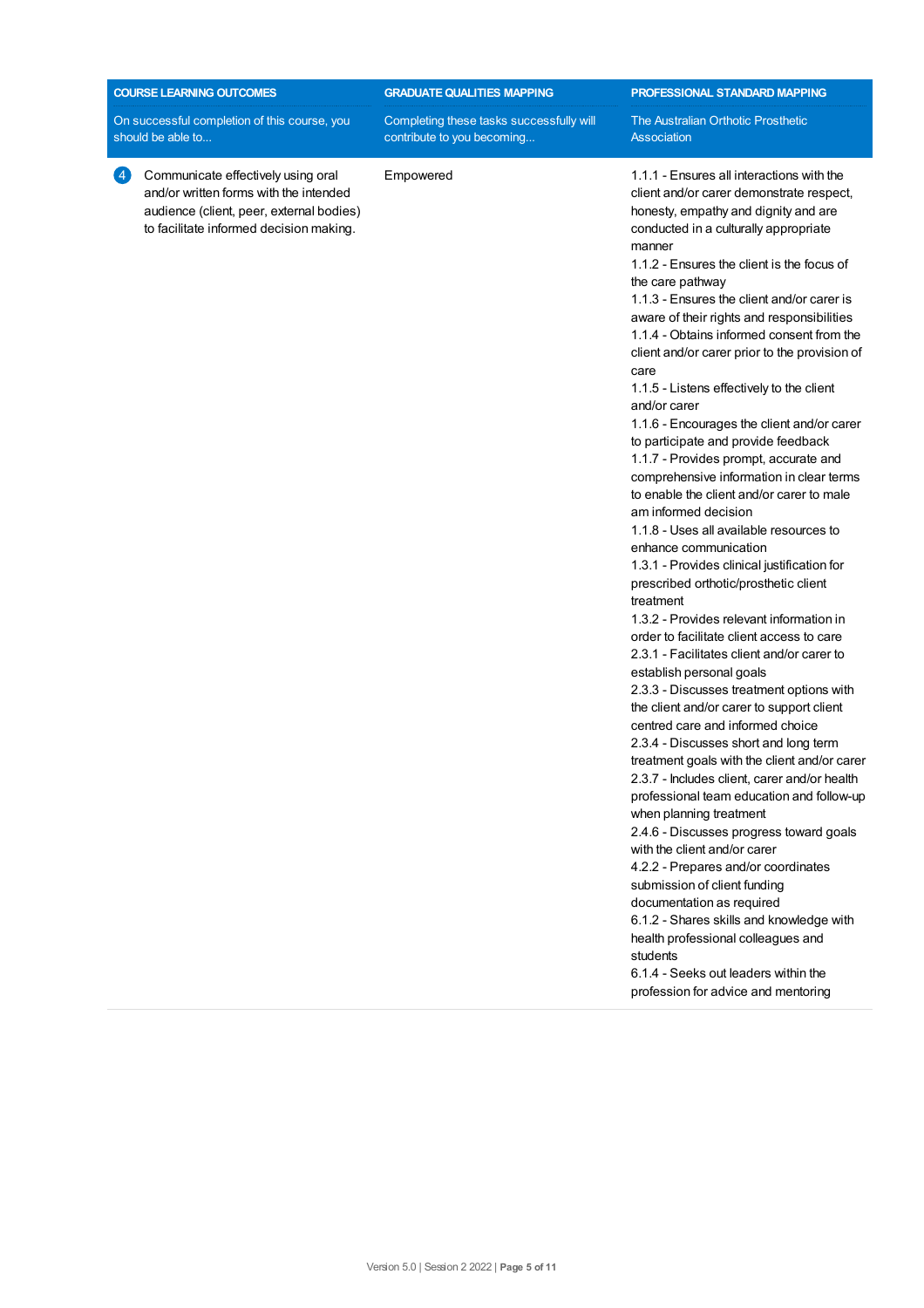|   | <b>COURSE LEARNING OUTCOMES</b>                                                                                                                                                                        | <b>GRADUATE QUALITIES MAPPING</b>                                      | PROFESSIONAL STANDARD MAPPING                                                                                                                                                                                                                                                                                                                                                                                                                                                                                                                                                                                                                                                                                                                                                                                                                                                                                                                                                                                                                                                                                                                                                                                                                                                                                                                                                                                                                                                         |
|---|--------------------------------------------------------------------------------------------------------------------------------------------------------------------------------------------------------|------------------------------------------------------------------------|---------------------------------------------------------------------------------------------------------------------------------------------------------------------------------------------------------------------------------------------------------------------------------------------------------------------------------------------------------------------------------------------------------------------------------------------------------------------------------------------------------------------------------------------------------------------------------------------------------------------------------------------------------------------------------------------------------------------------------------------------------------------------------------------------------------------------------------------------------------------------------------------------------------------------------------------------------------------------------------------------------------------------------------------------------------------------------------------------------------------------------------------------------------------------------------------------------------------------------------------------------------------------------------------------------------------------------------------------------------------------------------------------------------------------------------------------------------------------------------|
|   | On successful completion of this course, you<br>should be able to                                                                                                                                      | Completing these tasks successfully will<br>contribute to you becoming | The Australian Orthotic Prosthetic<br>Association                                                                                                                                                                                                                                                                                                                                                                                                                                                                                                                                                                                                                                                                                                                                                                                                                                                                                                                                                                                                                                                                                                                                                                                                                                                                                                                                                                                                                                     |
| 6 | Plan and perform the manufacture and/or<br>modification of an orthosis/prosthesis to<br>comply with profession standards in the<br>technical quality and clinical functionality<br>of finished device. | Creative and critical thinker                                          | 2.4.1 - Considers all relevant<br>characteristics of the client during<br>orthosis/prosthesis fitting and review<br>processes<br>2.4.2 - Uses appropriate techniques to<br>ensure optimal fit and function of the<br>orthosis/prosthesis<br>2.4.3 - Reviews the client at appropriate<br>intervals to evaluate fit, function, quality<br>and safety of the orthosis/prosthesis<br>2.4.4 - Evaluates and monitors treatment<br>outcomes using patient feedback and/or<br>outcome measures<br>2.4.5 - Modifies treatment to ensure best<br>possible outcomes are maintained<br>3.1.2 - Fabricates and/or coordinates the<br>optimal fabrication of orthoses/prostheses<br>3.1.3 - Performs and/or coordinates<br>requires modifications of<br>orthoses/prostheses<br>3.2.1 - Assesses the orthosis/prosthesis<br>for structural safety at appropriate intervals<br>3.2.2 - Ensures the orthosis/prosthesis is<br>compliant with manufacturer guidelines<br>and standards<br>4.1.1 - Facilitates appropriate completion<br>of treatment<br>4.1.2 - Demonstrates an ability to triage<br>individual client case load within broader<br>facility requirements for client care<br>4.1.3 - Facilitates appropriate completion<br>of all supportive activities<br>5.1.1 - Adheres to legislation and<br>workplace guidelines relating to safety<br>5.1.2 - Identifies workplace hazards and<br>acts to eliminate or reduce risks<br>6.2.5 - Critically and continuously<br>evaluates practice |

# 5. Am Ieligible to enrol in this course?

Refer to the USC [Glossary](https://www.usc.edu.au/about/policies-and-procedures/glossary-of-terms-for-policy-and-procedures) of terms for definitions of "pre-requisites, co-requisites and anti-requisites".

#### 5.1. Pre-requisites

HLT321 and enrolled in Program SC367 with a Prosthetics & Orthotics Extended Major

## 5.2. Co-requisites

Not applicable

# 5.3. Anti-requisites

Not applicable

5.4. Specific assumed prior knowledge and skills (where applicable) Basic technical and clinical skills related to Prosthetics & Orthotics care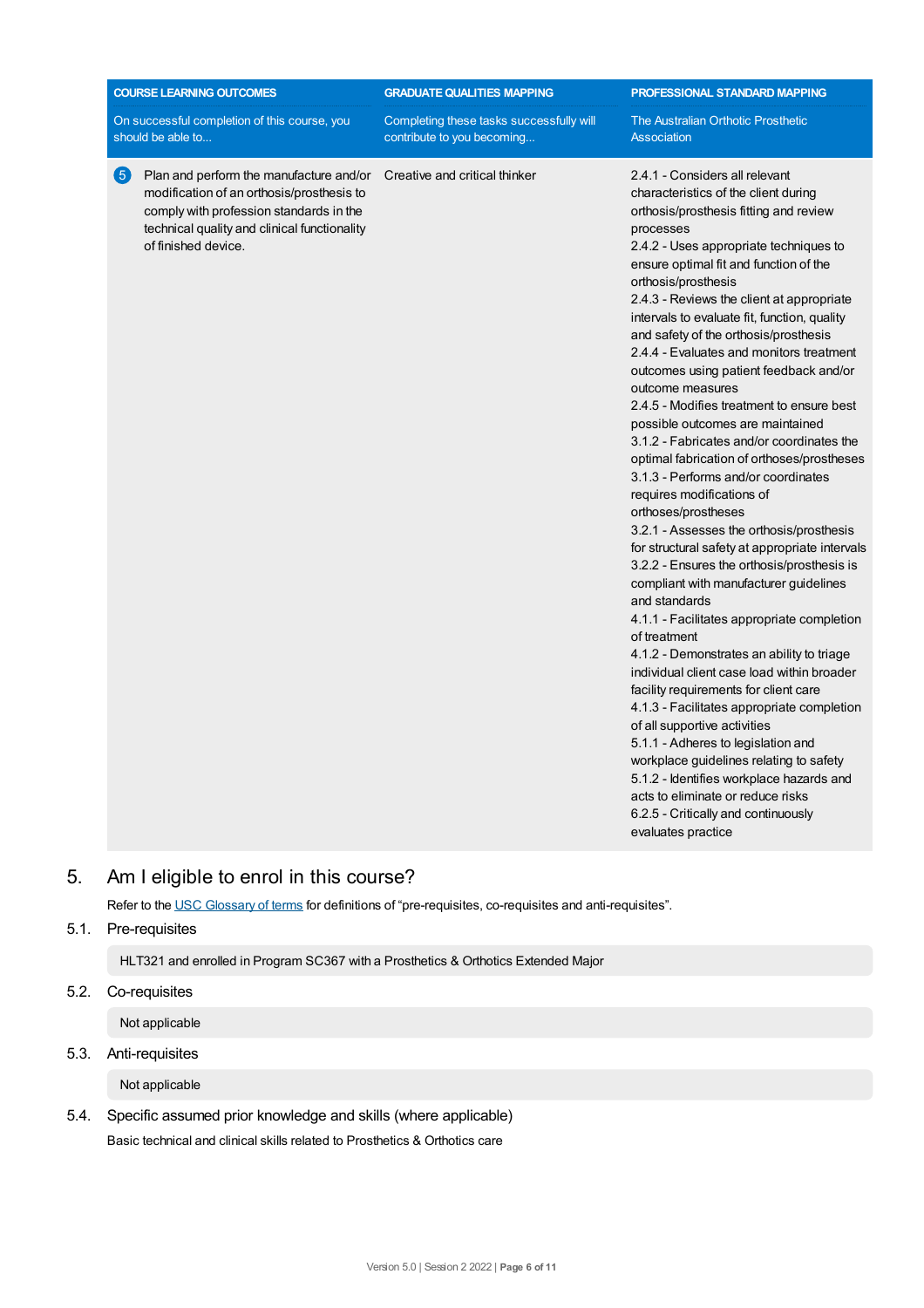# 6. How am Igoing to be assessed?

# 6.1. Grading Scale

#### Standard Grading (GRD)

High Distinction (HD), Distinction (DN), Credit (CR), Pass (PS), Fail (FL).

#### 6.2. Details of early feedback on progress

Workshops in Weeks 1 and 3 are centred around providing tutor, peer, and group feedback on the development and execution of course Tasks. Feedback will be used to refine and improve the development of the Task.

#### 6.3. Assessment tasks

| <b>DELIVERY</b><br><b>MODE</b> | <b>TASK</b><br>NO. | <b>ASSESSMENT</b><br><b>PRODUCT</b>                                 | <b>INDIVIDUAL</b><br><b>OR GROUP</b> | <b>WEIGHTING</b><br>$\frac{9}{6}$ | <b>WHAT IS THE</b><br><b>DURATION /</b><br><b>LENGTH?</b>                         | <b>WHEN SHOULD I</b><br><b>SUBMIT?</b> | <b>WHERE SHOULD I</b><br><b>SUBMIT IT?</b>               |
|--------------------------------|--------------------|---------------------------------------------------------------------|--------------------------------------|-----------------------------------|-----------------------------------------------------------------------------------|----------------------------------------|----------------------------------------------------------|
| All                            | $\mathbf{1}$       | Artefact - Technical<br>and Scientific, and<br><b>Written Piece</b> | <b>Individual</b>                    | 30%                               | $1500 +$<br>product and<br>work order<br>sheet                                    | Week 5                                 | Online Assignment<br>Submission with<br>plagiarism check |
| All                            | 2                  | <b>Written Piece</b>                                                | Individual                           | 30%                               | 1800 words                                                                        | Week 7                                 | Online Assignment<br>Submission with<br>plagiarism check |
| All                            | 3                  | Practical /<br><b>Laboratory Skills</b>                             | Individual                           | 40%                               | Practical<br>OSCE <sub>60</sub><br>minutes,<br>theory<br>component 45<br>minutes. | Week 8                                 | In Class                                                 |

#### **All - Assessment Task 1:** Problem-Inducing Orthotic Design Report

| <b>GOAL:</b>    | This task is designed to have you design an orthosis to create a specific problem on a healthy individual. As a reverse of<br>orthotic practice, this project will require you to design an orthosis to create the specified problem through the application<br>of biomechanics and orthotic theory, design and fabricate the device, and determine the means of recording the outcomes<br>and results.                                                                                                                                                                                                                                                                                                                                                                                                                                                                                                                                                                                                                                                                                                                                                                                                                                                                                                  |
|-----------------|----------------------------------------------------------------------------------------------------------------------------------------------------------------------------------------------------------------------------------------------------------------------------------------------------------------------------------------------------------------------------------------------------------------------------------------------------------------------------------------------------------------------------------------------------------------------------------------------------------------------------------------------------------------------------------------------------------------------------------------------------------------------------------------------------------------------------------------------------------------------------------------------------------------------------------------------------------------------------------------------------------------------------------------------------------------------------------------------------------------------------------------------------------------------------------------------------------------------------------------------------------------------------------------------------------|
| <b>PRODUCT:</b> | Artefact - Technical and Scientific, and Written Piece                                                                                                                                                                                                                                                                                                                                                                                                                                                                                                                                                                                                                                                                                                                                                                                                                                                                                                                                                                                                                                                                                                                                                                                                                                                   |
| <b>FORMAT:</b>  | This project has you complete a report that demonstrates your ability to use theory to determine an appropriate<br>biomechanical design and assess your technical execution of the project. The project is divided into 2 sections<br>This 1500-word report with the following format:<br>a. Introduction: discussion of the specific gait deviation (i.e. gait cycle, pathological presentations/causes, etc.)<br>b. Device goals: what are the intended goals of the device during the gait cycle and how they will address desired<br>outcome<br>c. Theory of Design: Discussion of specific theories/frameworks used to accomplish specified goals (biomechanical<br>theories, orthotic/prosthetic design theories, material and fabrication theories, tuning, etc.)<br>d. Results: Comparison of results, demonstrating your results of the design to 'ideal'<br>e. Discussion: Discussion of the validity of the results in relation to specified goals/theories; show areas to improve for<br>future practice<br>Technical Execution – finished AFO and technical workorder not counted in word count<br>a. Presentation of AFO – technical proficiency in the ability to create and fit an AFO<br>b. Technical Specifications – communication of design through specifications (i.e. work order) |
|                 | Details on referencing and literature requirements are found in Pebblepad.                                                                                                                                                                                                                                                                                                                                                                                                                                                                                                                                                                                                                                                                                                                                                                                                                                                                                                                                                                                                                                                                                                                                                                                                                               |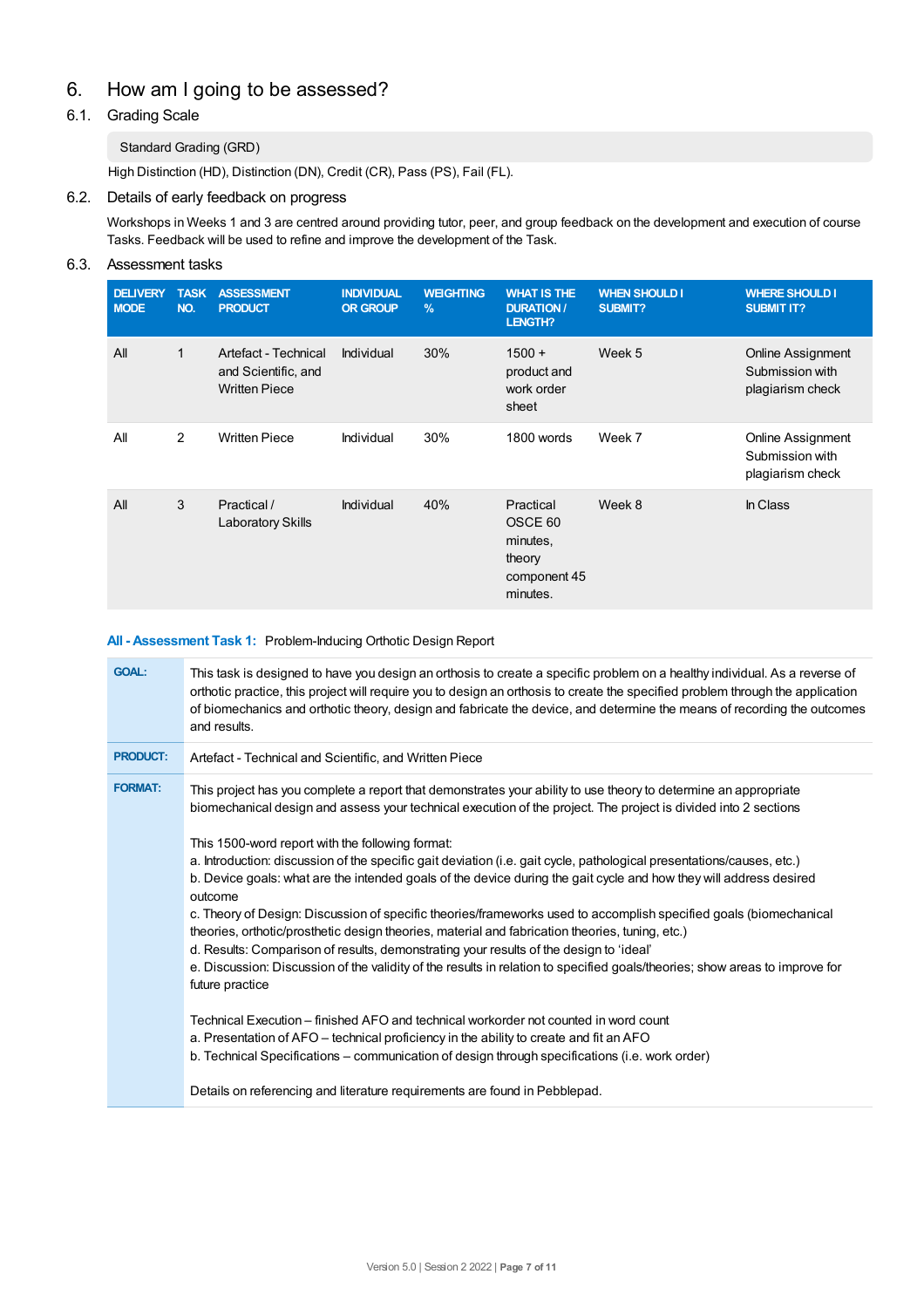| <b>CRITERIA:</b> | No. |                                               | <b>Learning Outcome</b><br>assessed |
|------------------|-----|-----------------------------------------------|-------------------------------------|
|                  |     | Application of P&O Theory and literature      | 00                                  |
|                  | 2   | Application of Design Thinking                | 06                                  |
|                  | 3   | Communication of Design                       | 20                                  |
|                  | 4   | Professional Artefact (Technical Proficiency) | $\left(5\right)$                    |
|                  | 5   | Professionalism - communication               | (4)                                 |
|                  | 6   | <b>Exploration of results</b>                 |                                     |
|                  |     |                                               |                                     |

#### **All - Assessment Task 2:** Evidence-Based Prosthetic/Orthotic Prescription

| <b>GOAL:</b>     | The goal of Task 2 is to continue development of taking an initial client assessment and creating an evidenced-based<br>orthotic or prosthetic prescription.                                             |                                     |  |  |
|------------------|----------------------------------------------------------------------------------------------------------------------------------------------------------------------------------------------------------|-------------------------------------|--|--|
| <b>PRODUCT:</b>  | <b>Written Piece</b>                                                                                                                                                                                     |                                     |  |  |
| <b>FORMAT:</b>   | Using a simulated client session, you will create the initial documentation for the clinic using the prescribed format on<br>PebblePad.                                                                  |                                     |  |  |
|                  | Included will be the creation of a comprehensive client-centric goal-driven prescription detailing the proposed device<br>design/components and justification as to how the accomplish the client goals. |                                     |  |  |
|                  | The final format will be a funding application with detailed assessment findings, goal development, prescription, and                                                                                    |                                     |  |  |
| <b>CRITERIA:</b> | No.                                                                                                                                                                                                      | <b>Learning Outcome</b><br>assessed |  |  |
|                  | Information Gathering and Accuracy<br>1                                                                                                                                                                  | (1)                                 |  |  |
|                  | $\overline{2}$<br>Development of Goals                                                                                                                                                                   | 0 2                                 |  |  |
|                  | 3<br>Prescription Recommendation                                                                                                                                                                         | 24                                  |  |  |
|                  | Justification of Prescription<br>4                                                                                                                                                                       | $\left( 2\right)$                   |  |  |
|                  | 5<br>Professionalism                                                                                                                                                                                     | $\overline{4}$                      |  |  |

#### **All - Assessment Task 3:** OSCE – Advanced Skills: Practical and Theory

| <b>GOAL:</b>    | This OSCE will assess the main skills of Physical Assessment, Communication, Fitting, and Problem-Solving within the<br>context of new scenarios using more advanced practice skills through the demonstration of the skills and understanding of<br>the underlying theory that informs utilisation in practice |
|-----------------|-----------------------------------------------------------------------------------------------------------------------------------------------------------------------------------------------------------------------------------------------------------------------------------------------------------------|
| <b>PRODUCT:</b> | Practical / Laboratory Skills                                                                                                                                                                                                                                                                                   |
| <b>FORMAT:</b>  | This OSCE will have you perform advanced practice skills that incorporate existing skills into new contexts. Existing skills<br>will be practiced in formative tasks over the session.                                                                                                                          |
|                 | This OSCE will have you demonstrate prior utilisation of already established skills and incorporate these with newer<br>practice skills in a simulated clinic environment(s).                                                                                                                                   |
|                 | You will be required to complete and critique practical demonstrations of skill and a theoretical section.                                                                                                                                                                                                      |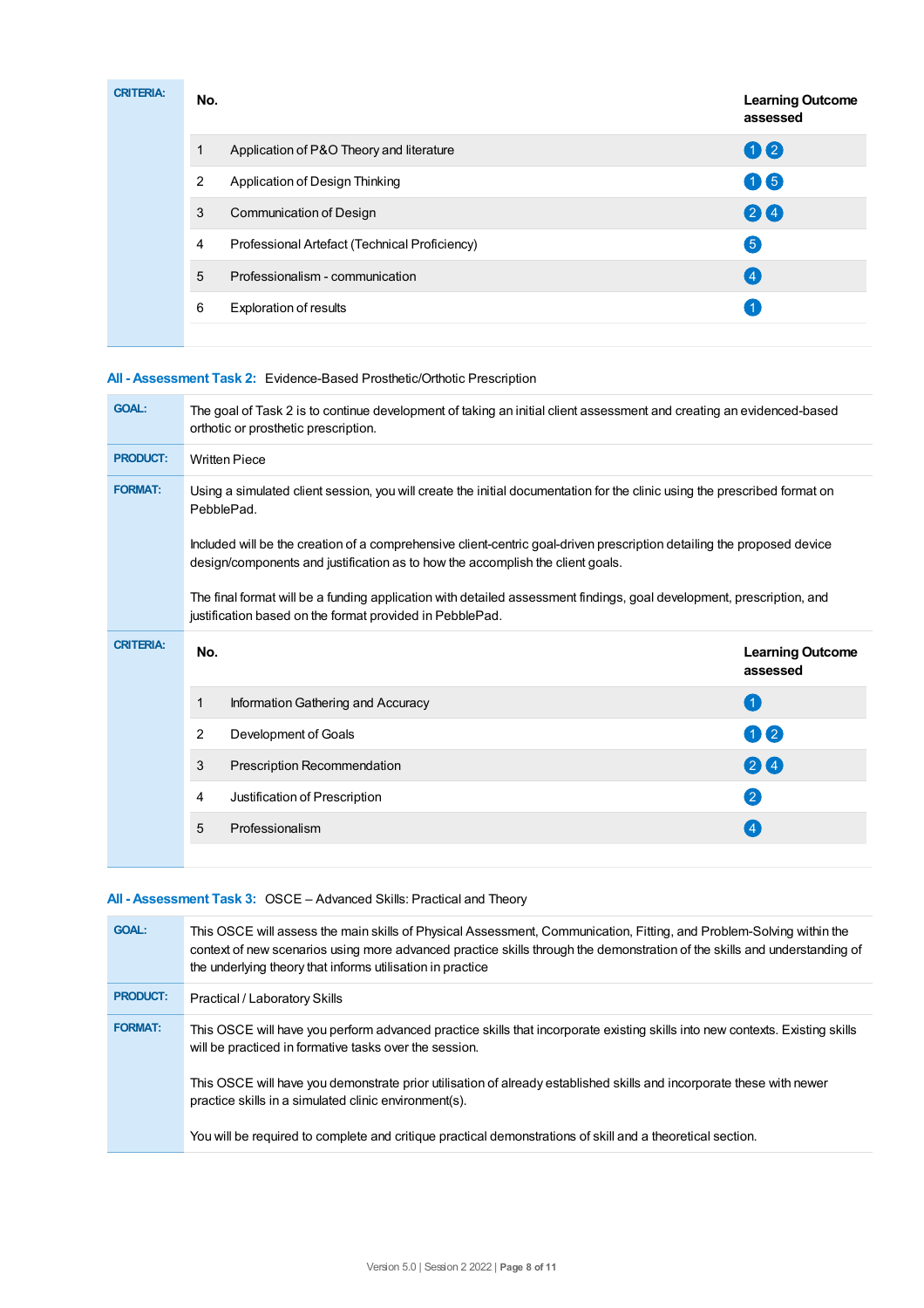| <b>CRITERIA:</b> | No. |                   | <b>Learning Outcome</b><br>assessed |
|------------------|-----|-------------------|-------------------------------------|
|                  | 4   | Skill Performance | 66                                  |
|                  | 2   | Knowledge         | 0006                                |
|                  | 3   | Professionalism   | 06                                  |
|                  | 4   | Self-assessment   | 34                                  |
|                  |     |                   |                                     |

# 7. Directed study hours

A 12-unit course will have total of 150 learning hours which will include directed study hours (including online if required), self-directed learning and completion of assessable tasks. Directed study hours may vary by location. Student workload is calculated at 12.5 learning hours per one unit.

# 8. What resources do I need to undertake this course?

Please note: Course information, including specific information of recommended readings, learning activities, resources, weekly readings, etc. are available on the course Canvas site– Please log in as soon as possible.

#### 8.1. Prescribed text(s) or course reader

Please note that you need to have regular access to the resource(s) listed below. Resources may be required or recommended.

| <b>REQUIRED? AUTHOR</b> |                                                                          | <b>YEAR TITLE</b>                                | <b>EDITION</b> | <b>PUBLISHER</b> |
|-------------------------|--------------------------------------------------------------------------|--------------------------------------------------|----------------|------------------|
| Required                | Kevin C. Chui, Sheng-<br>Che Yen, Michelle M.<br>Lusardi, Milagros Jorge | 2019 Orthotics and Prosthetics in Rehabilitation | 4th            | Saunders         |

#### 8.2. Specific requirements

You will be required to wear Program polo, USC name badge (available from USC Marketing), Student ID, approved pants, and closed toe shoes during client encounters.

# 9. How are risks managed in this course?

Risk assessments have been performed for all laboratory classes and a moderate level of health and safety risk exists. Moderate risks are those associated with laboratory work such as working with chemicals and hazardous substances. You will be required to undertake laboratory induction training and it is also your responsibility to review course material, search online, discuss with lecturers and peers and understand the health and safety risks associated with your specific course of study and to familiarise yourself with the University's general health and safety principles by reviewing the online [induction](https://online.usc.edu.au/webapps/blackboard/content/listContentEditable.jsp?content_id=_632657_1&course_id=_14432_1) training for students, and following the instructions of the University staff

# 10. What administrative information is relevant to this course?

#### 10.1. Assessment: Academic Integrity

Academic integrity is the ethical standard of university participation. It ensures that students graduate as a result of proving they are competent in their discipline. This is integral in maintaining the value of academic qualifications. Each industry has expectations and standards of the skills and knowledge within that discipline and these are reflected in assessment.

Academic integrity means that you do not engage in any activity that is considered to be academic fraud; including plagiarism, collusion or outsourcing any part of any assessment item to any other person. You are expected to be honest and ethical by completing all work yourself and indicating in your work which ideas and information were developed by you and which were taken from others. You cannot provide your assessment work to others.You are also expected to provide evidence of wide and critical reading, usually by using appropriate academic references.

In order to minimise incidents of academic fraud, this course may require that some of its assessment tasks, when submitted to Canvas, are electronically checked through Turnitin. This software allows for text comparisons to be made between your submitted assessment item and all other work to which Turnitin has access.

#### 10.2. Assessment: Additional Requirements

Eligibility for Supplementary Assessment

Your eligibility for supplementary assessment in a course is dependent of the following conditions applying:

- a. The final mark is in the percentage range 47% to 49.4%
- b. The course is graded using the Standard Grading scale
- c. You have not failed an assessment task in the course due to academic misconduct